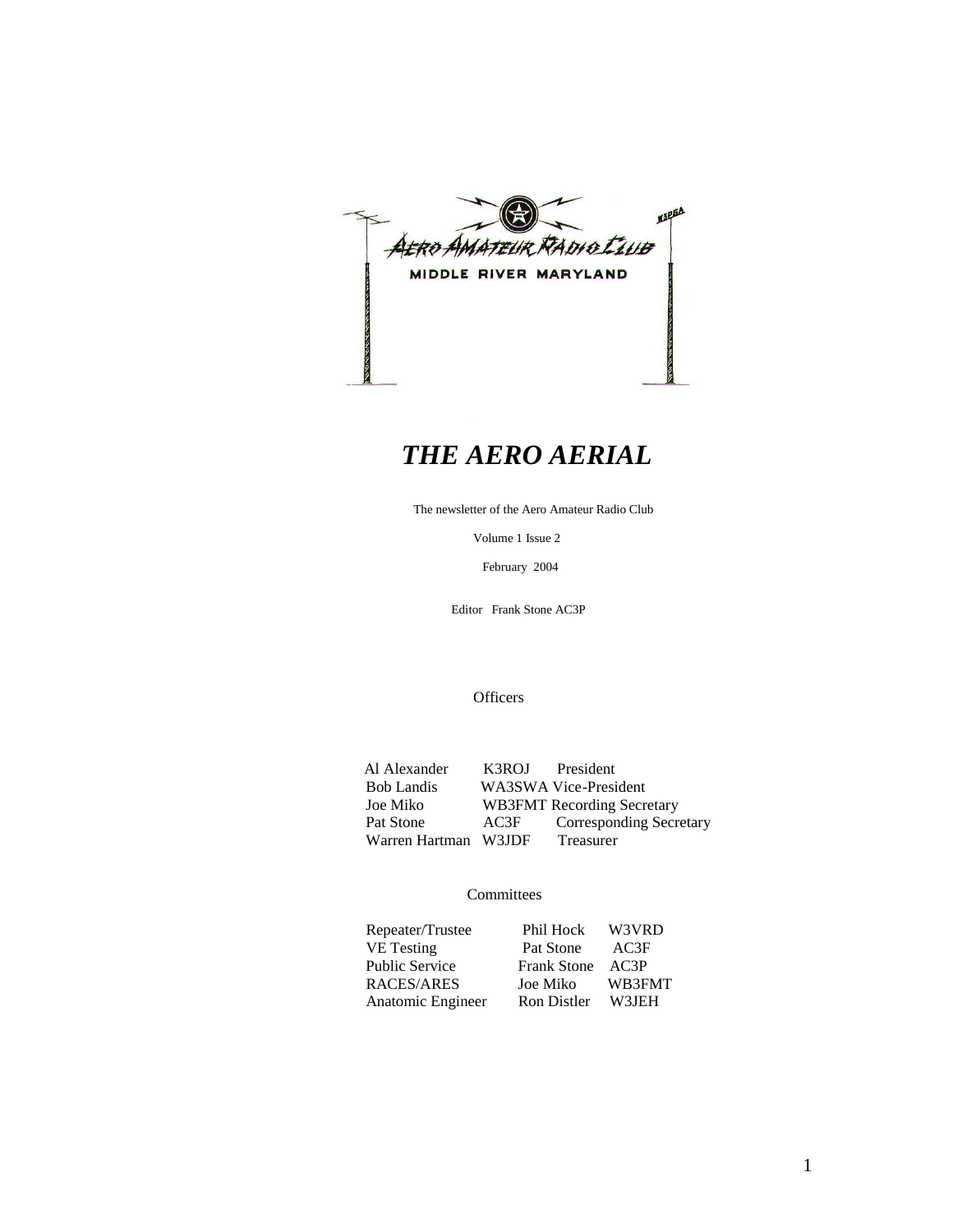#### ABOUT THE AERO AMATUER RADIO CLUB

 Meetings: First and Third Wednesdays at 7:30 pm at Coffman's Diner (Middle River and Orem's Rd.)

Nets: See Local Area Net Schedule

 Repeaters: W3PGA (147.24 mhz - / 449.575 mhz -) W3JEH (223.24 mhz -)



#### **Where are You ?**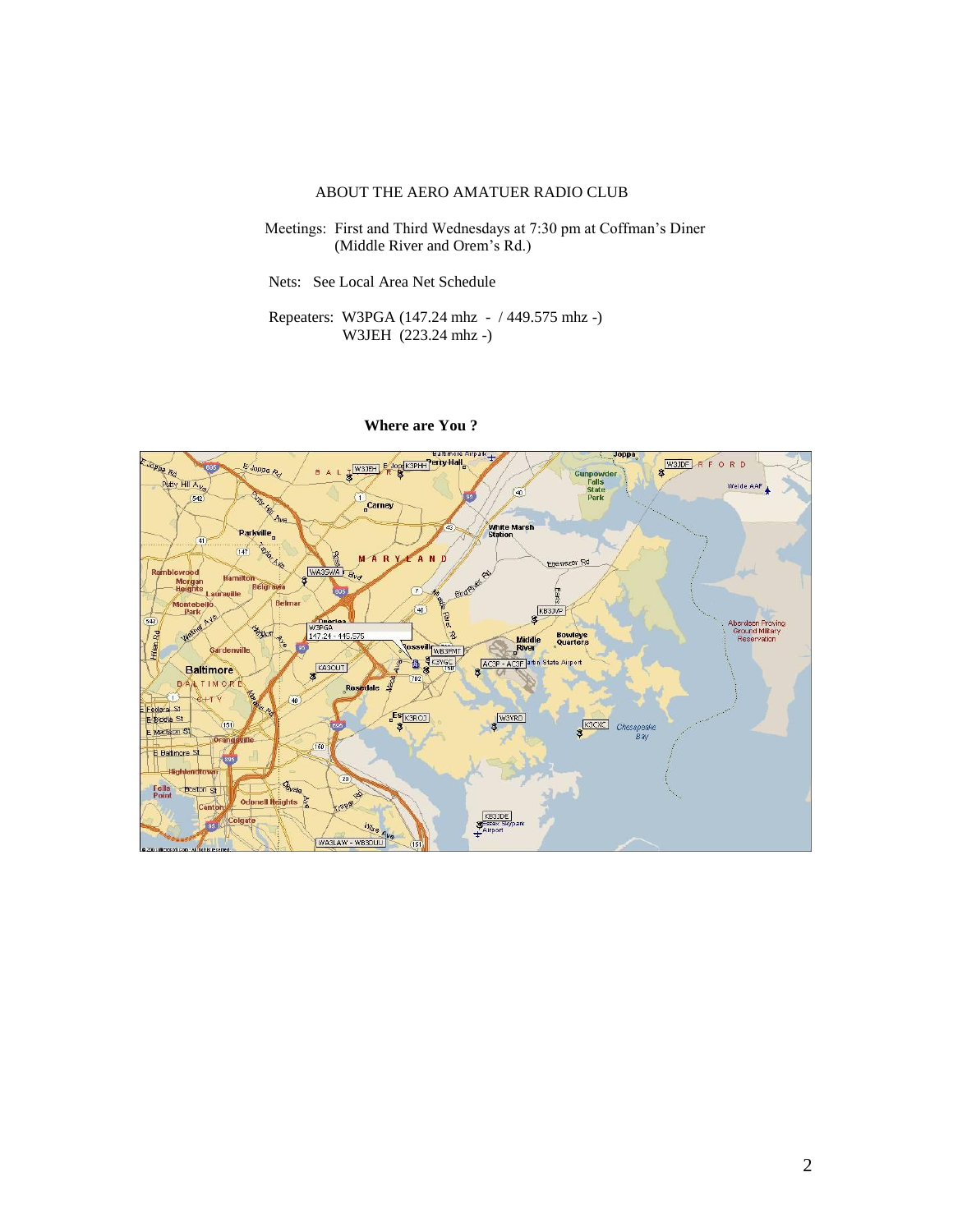### Station Activities

 WB3FMT has taken over the reins as NCS of the Baltimore Traffic Net for Thursday evenings. WA3SWA, K3ROJ, KA3OUT, and AC3P slugged it out in the Aero HF contest. AC3P continues to guide four Boy scouts of Troop 354 toward their Radio Merit Badge. K3PHH is planning a move to a new QTH in Edgewood. AC3F leads the VE team in the kickoff to the 2004 Testing season. W3VRD, K3ROJ, AC3P, WB3FMT, W3JEH and KB3JDE were heard on the ARRL VHF January Sweepstakes. WB3FMT, K3ROJ, W3VRD, W3JDF, WA3SWA, KB3JDE and AC3P were spotted at the BARC Mini-fest in Timonium. W3VRD is trying out PSK31 on 40 and 20m while AC3P is resurrecting PACKET/APRS on 2 meters. WB3FMT and AC3P manned Middleborough VFD for the January RACES COMEX.

#### **Aero Net Reports**

January Ten Meter Net – NCS: K3ROJ Check-ins: AC3P, KA3OUT, WA3SWA

 January Two Meter Net – NCS: W3PGA (operated by WB3FMT Joe) Check-ins: KA3JDE, AC3P, KC3EF, W3VRD, KB3JVD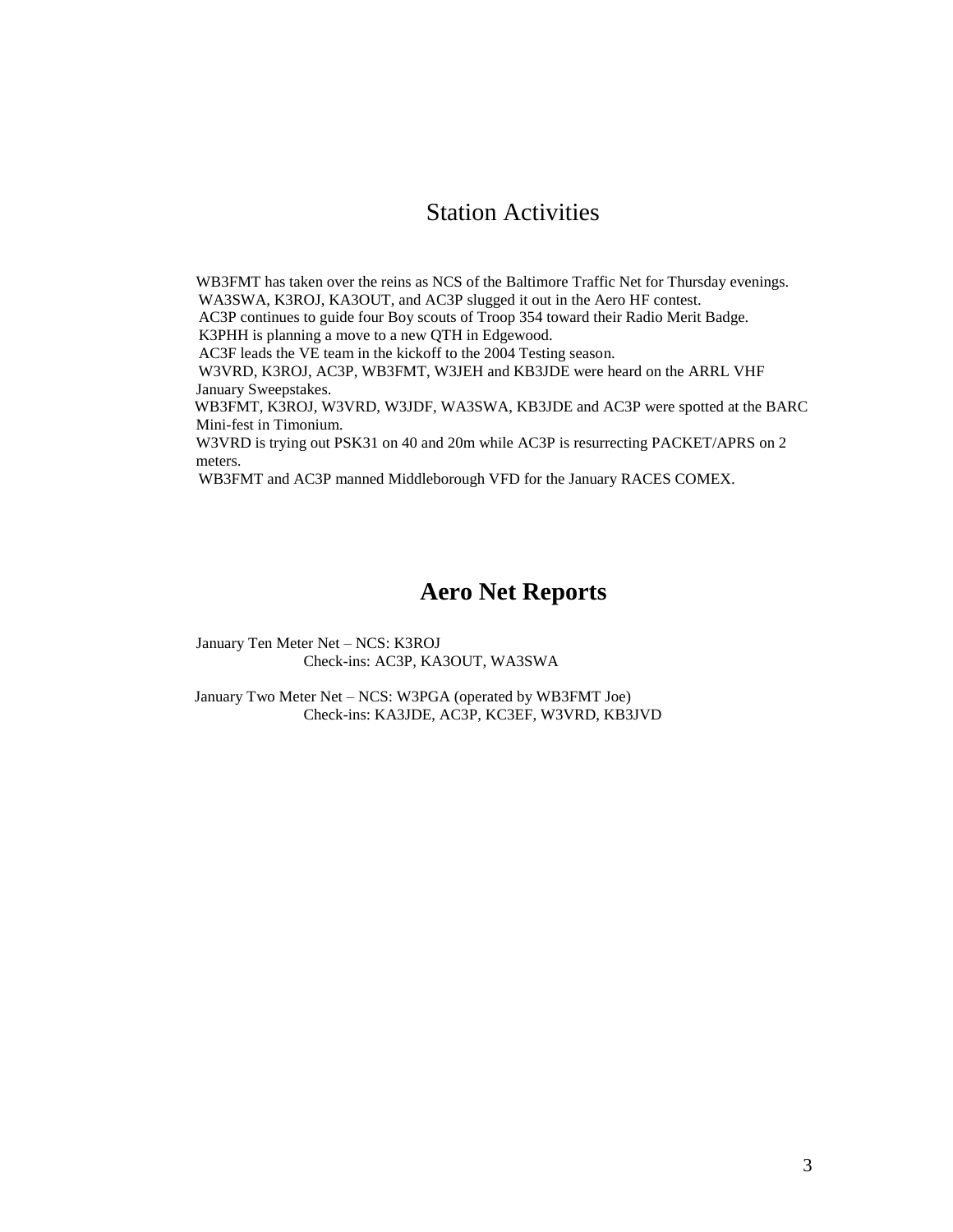### **LOCAL AREA NETS**

### **Day Time Frequency (Mhz) NET NAME**

| Daily         | $6 - 6:30$ pm     | 3.920   | Maryland Emergency Phone Net      |
|---------------|-------------------|---------|-----------------------------------|
| Daily         | $6:30 - 7$ pm     | 146.670 | <b>Baltimore Traffic Net</b>      |
| Daily         | 7 pm and 10 pm    | 3.643   | Maryland/DC/Delaware Traffic Net  |
| $1st$ Tues    | $7:30 \text{ pm}$ | 145.330 | <b>Baltimore ARES Net</b>         |
| $2nd$ Tues    | $7:30 \text{ pm}$ | 146.670 | <b>Baltimore County RACES Net</b> |
| $2nd$ Wed.    | 8 pm              | 28.445  | <b>AERO ARC Net</b>               |
| $4th$ Wed     | 8 pm              | 147.240 | <b>AERO ARC Net</b>               |
| $5^{th}$ Wed. | 8 pm              | 449.575 | <b>AERO ARC Net</b>               |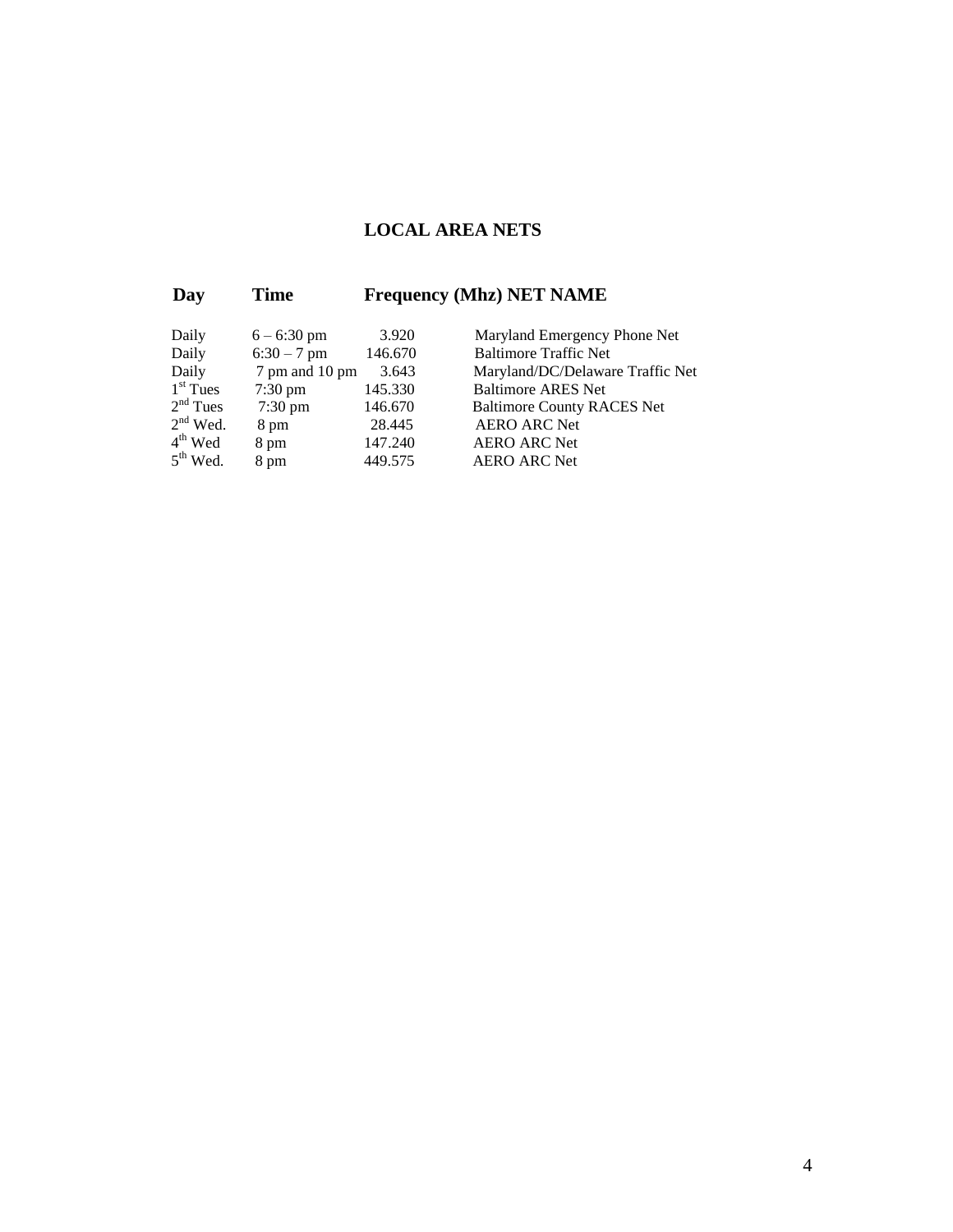## **Amateur Radio on the WEB**

Before 1995 If you wanted to get online information about amateur radio, you either called up a dial-up BBS and looked for a ham radio forum or went on 2 meter packet radio and logged onto an on-the-air BBS. Once at either site you could read and comment on hundreds of article ranging from classified ads for boat anchors to the frequencies of DX stations that were on the bands at that very minute.

About 1995 a new phenomon went public, called the Word Wide WEB and with it sprang up the many websites that we know today. Now we not only have classified ads for all equipment conceivable, we can order a new piece of gear from our favorite radio emporium, browse the activities of the local amateur radio club, and even hold echoling or IRPL QSOs across the country with our HTs.

Here is a list of some of the more popular ham radio websites:

[www.arrl.org](http://www.arrl.org/) – The ARRL National Website. Carries up to date information on Ham radio news, features etc.

[www.qrz.com](http://www.qrz.com/) – An online callbook for U.S. hams. It also features classified ads, discussion forums, amateur radio news and a practice test site.

[www.wm7d.net](http://www.wm7d.net/) – Another online callbook. It has an additional page of links to various radio-related sites.

[www.baltarc.com](http://www.baltarc.com/) – The Baltimore Amateur Radio Club page. It contains a list of ongoing activities for its members, an online newsletter archive, and links to other local clubs including Aero.

[www.bratstv.org](http://www.bratstv.org/) – The Baltimore Radio Amateur Television Society's page include information on their repeaters, public service events and testing schedule in the area.

 http://mywebpages.comcast.net/w3pga/ - Of course the AERO Club Webpage contains information on club activities, the VE test schedule, pictures of Field Day past and links to other local clubs.

The WEB sites of Amateur Radio are countless. These few can be used as jumping off points to explore the World Wide Web of Amateur Radio.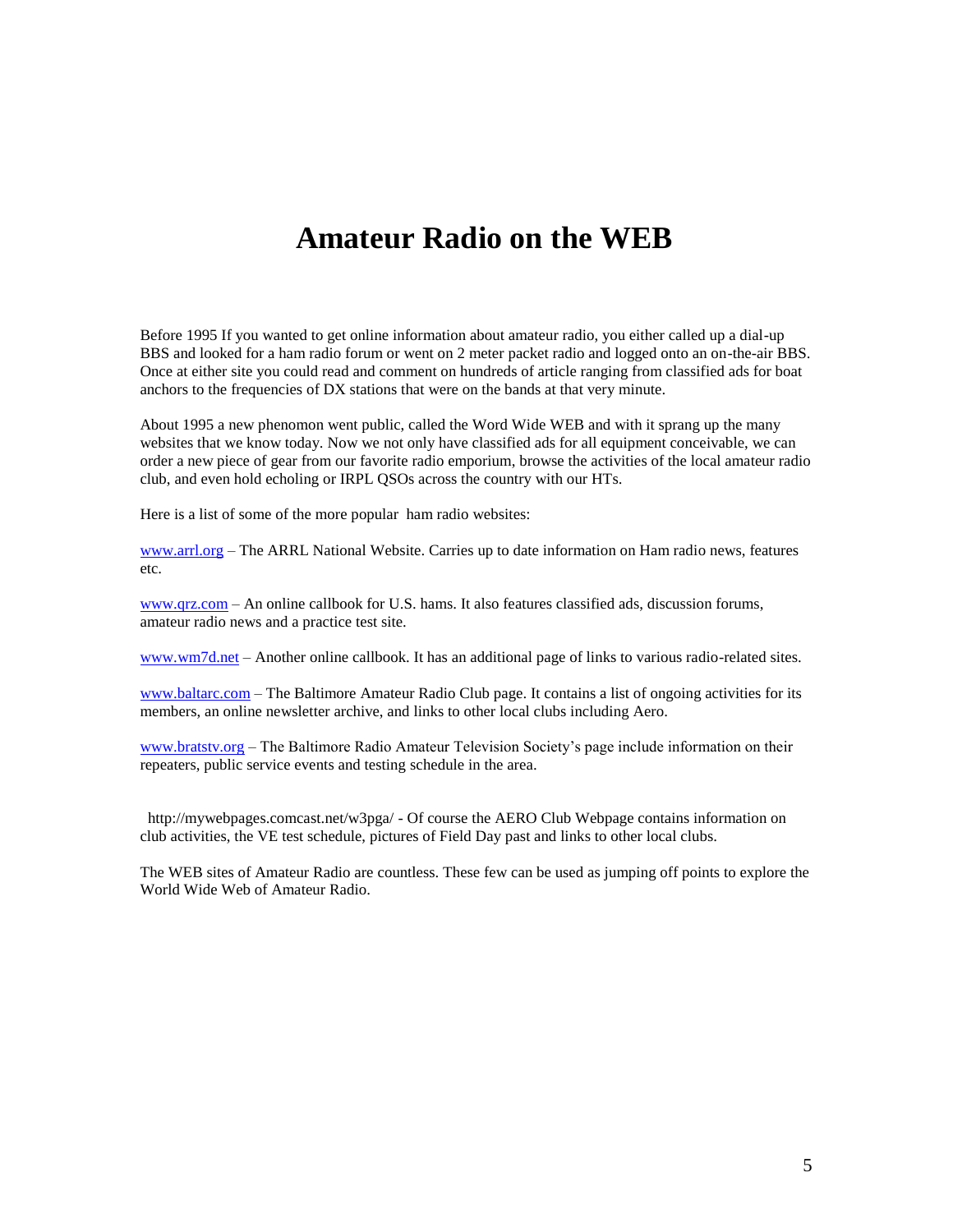## **The Volunteer Examiner Report**



The January 31 test session had a record turnout of 11 applicants. They came from as near as Dundalk and as far away as Oregon with a few from Delaware and Virginia mixed in. In all there were 11 applicants. Of this there were 6 new licenses and 3 upgrades.

Many thanks to the VE team, Chuck K3FT, Joe WB3FMT, Al WA3WRT, Carl W3MAO, Lee W3FQE, Frank AC3P, and the boss, Pat AC3F.

The next test session will be held at White Marsh on March 13.

# **Pioneer Repeater Off the Air**

The 147.285 Mhz. repeater operated by The Telephone Pioneers ARC it off the air temporarily. The repeater is being moved to Carney Md. Where it will be a single sight system with reduced range.

The Oriole Net which met daily at 9 a.m. on the Pioneer machine is looking for a new home and may possibly show up on 145.33 mhz. or 147.03 mhz.

Stay tuned.

.